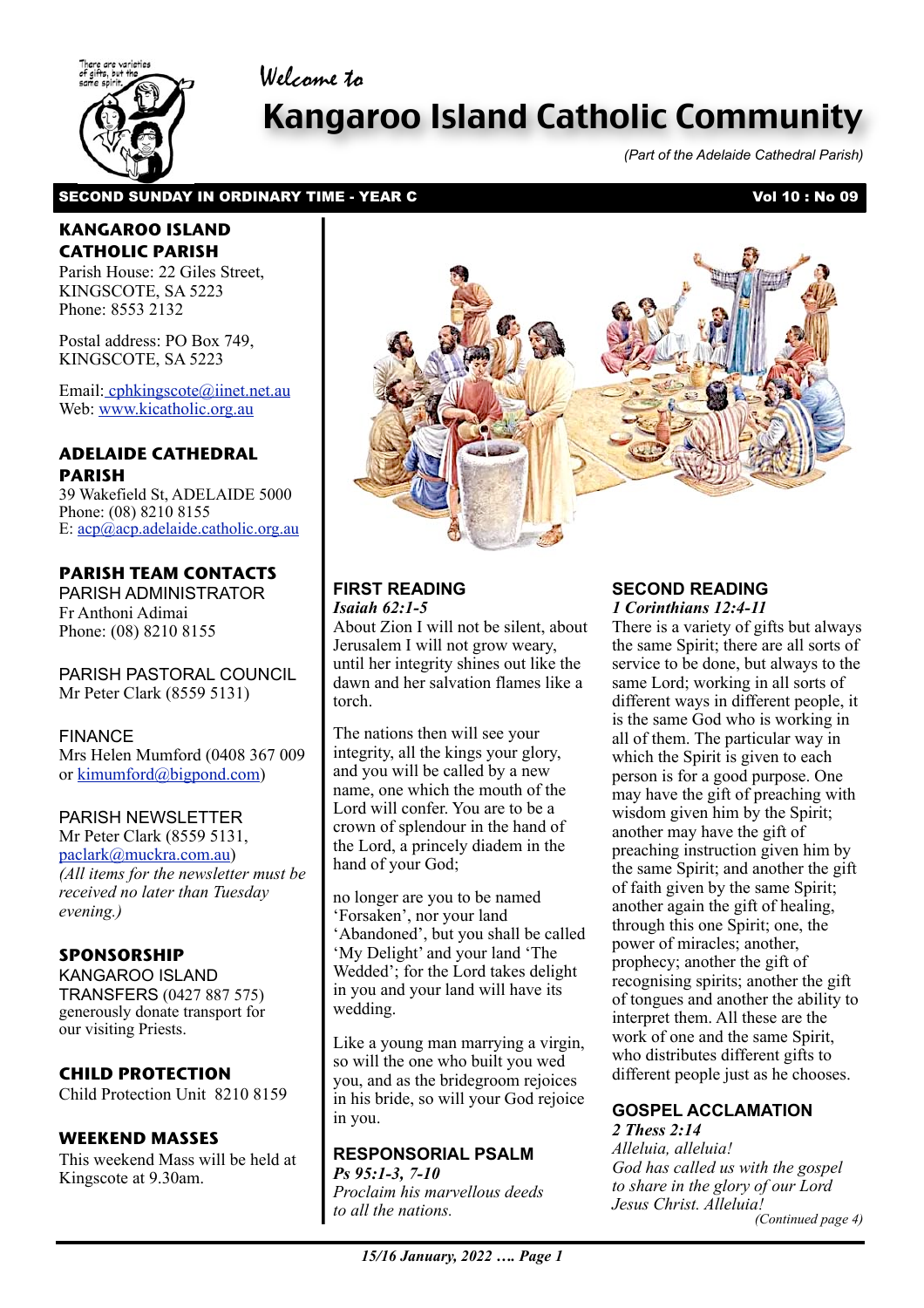

## **Bulletin Board**

#### **PLEASE KEEP THESE PEOPLE IN YOUR PRAYERS Sick:** Bill Roestenburg, Peter Weatherstone, Melanie Howson

**January anniversaries:** Eunice Airton, Eileen Bateman, Dorothy Brook, Monica Buick, May Cairney, Dominic Cash, Maureen Dunn, Marlene Cummins, Pauline Deegan, Jim Dodgson, Lucy Edwards, Colin Fahey, Margaret Flemming, Ralph Florance, Catherine Glynn, Alec Goodwin, Edward Hughes, Ida Jackson, Christina James, Jack Kindellan, Ettie McDonald, Irene Northcott, Ottaviano Orsi, Marj Phillips, Una Reynolds, George Rowen, Ann Smith, Sheila Tabor, Lorraine Laher-Storfer, Mary Weatherstone, ... And all the faithful departed.

*Please pray for all the faithful departed and may all our sick parishioners, relatives and friends know the healing love of Christ.*

#### **ROSTERS Comm Reader Cleaning**

ఆ<del>≵</del>⊁⊹⊁≸≡

| .    |           |          |            |
|------|-----------|----------|------------|
|      | Comm      | Reader   | Cleaning   |
| 16/1 | K Hammat  | A Clark  | A Bevan    |
| 23/1 | M Slagter | S Semler | K Brinkley |
| 30/1 | P Bennett | A Gibbs  | K Brinkley |
|      |           |          |            |

#### **COVID Marsha**l

16/1 M Slagter 23/1 W Bennett 30/1 H Mumford

## **PRIEST ROSTER**

*(Often this roster changes if something unforeseen crops up)* 16/1 Deacon Andrew Kirkbride 22/1 Fr Anthoni Adimai 30/1 Fr Sam Arockiasamy

6/2 Fr My Tran

## **PRAYER FOR HEALING**

Prayer for Healing and Renewal gatherings on Thursdays will resume in a few weeks. The date will be advertised in the bulletin.

## **LATEST COVID RESTRICTIONS**

3 people per 4 square metres with social distancing of 1.5 metres. Please see page 4 for the latest restrictions.

#### **INTRODUCTION TO OUR NEW PARISH ADMINISTRATOR AND THE CATHEDRAL PARISH**

On Monday I received a phone call from Fr Anthoni Adimai, who has been appointed Parish Administrator of Kangaroo Island. (As we will be a part of the



Cathedral Parish, the Archbishop will officially be our Parish Priest.)

Fr Anthoni met with Fr Josy at Noarlunga that day, to discuss the future for our Parish.

I am pleased to inform you that the outcome for us, I think, is quite positive. As our new Parish Administrator Fr Anthoni will lead the Parish Pastoral Council and Parish Finance Council and is committed to being here once per month.

His first visit will be 22/23 January. He will meet with the PPC and PFC that weekend, as well as introduce himself to the wider congregation.

He has also committed to a roster of Priests for us, so that we should be able to have a Mass each weekend. I'm sure there will be times when that may not be possible for a whole range of reasons, but it seems the intent is there.

As you can see we will still be using the current bulletin template provided by Gael Maloney from the Willunga Parish, but with the new contacts etc for the Cathedral Parish.

Over the coming weeks we will learn more about the Cathedral Parish and how our partnership will operate as we move forward.

It seems to me at this point that we are in good hands.

*Peter Clark (PPC Chair)*



In 2015, Pope Francis wrote his environmental encyclical [Laudato Si'](https://www.vatican.va/content/francesco/en/encyclicals/documents/papa-francesco_20150524_enciclica-laudato-si.html) in which he implores us to protect our common home. To escalate the

#### [Our Australian Bishops Social Justice](https://socialjustice.catholic.org.au/2021/09/24/social-justice-statement-2021-22/)  Statement 2021-22, 'Cry of the Earth, [Cry of the Poor'](https://socialjustice.catholic.org.au/2021/09/24/social-justice-statement-2021-22/) reinforces the call to care for all creation and invites us to join them in taking action and committing to the Laudato Si' goals.

Catholic Earthcare Australia has made it easy for parishes and families to take up the Bishops' invitation by developing a process to assist you on the journey towards these seven goals and to becoming living Laudato Si' communities.

Become a Catholic Earthcare Family at [www.catholicearthcare.org.au](http://www.catholicearthcare.org.au)

#### **CARITAS AUSTRALIA - CARITAS LEBANON CRISIS APPEAL**



Fuel and food prices in Lebanon have skyrocketed since 2019, leaving the population struggling to pay for basic essentials like groceries, electricity, healthcare and education. Give now to help Lebanese families with healthcare, education support and cash grants.

We stand United with Lebanon and are accepting donations now. Visit [caritas.org.au lebanon](http://www.google.com.au/) or call 1800 024 413 toll free. All donations made through Caritas Australia are tax deductible.

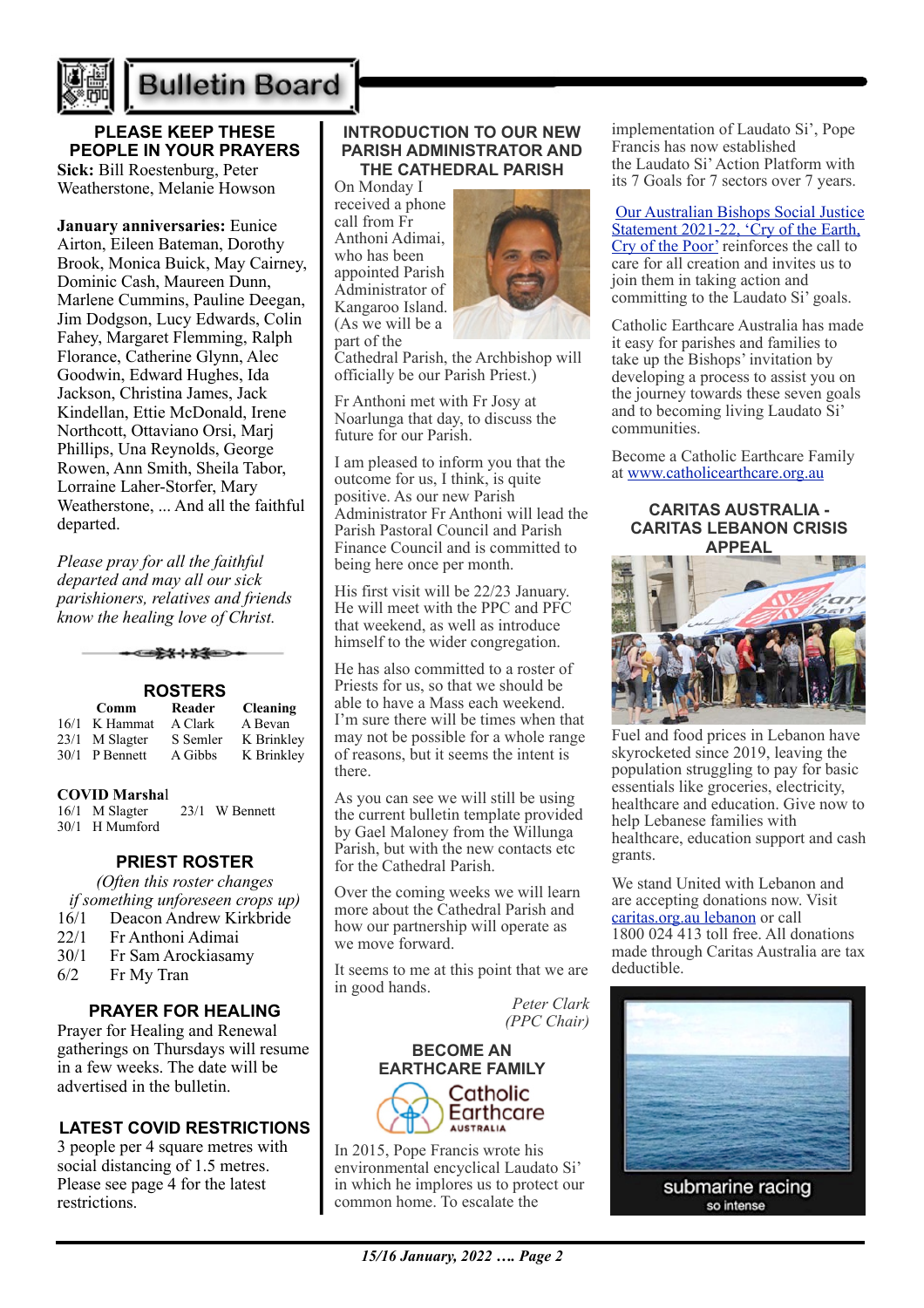

## **Ron Rolheiser column**

*Ronald Rolheiser, a Roman Catholic priest and member of the Missionary Oblates of Mary Immaculate. He is a community-builder, lecturer and writer. His books are popular throughout the English-speaking world and his weekly column is carried by more than sixty newspapers worldwide*

**WHAT WE DO IN PRIVATE**

No one is an island; indeed, no one is ever really alone. If you are a person of faith or even just someone with a highly attuned intuitive sense, you will know that there is no such thing as a truly private act, for good or bad. Everything we do, no matter how private, affects others. We aren't isolated monads whose private thoughts and acts have no effect on anyone else. We know this, and not just from our faith. We know it intuitively by what we sense in our lives.

How do we sense what lies hidden in the privacy of other people's lives? Conversely, how does what happens in the privacy of our own lives affect others?

We don't have a metaphysics, a phenomenology, or a science through which we can tease this out explicitly. We just know it is true. What we do in the private recesses of our hearts and minds is in some ways sensed by others. Every religion worthy of the name teaches this, namely that we are all in some real, mystical, symbiotic communion with each other where ultimately nothing is truly private. This belief is shared by basically all the great world religions – Christianity, Hinduism, Buddhism, Islam, Taoism, and American and African Native religions. No religion allows for a private sin that does not affect the whole community.

This explains some ofJesus' teachings. Jesus teaches that it's not only our outward actions that help or hurt others; it's also our innermost thoughts. For him, not only may we not do harm to someone we hate, we may not even think hateful thoughts about him in our private thoughts. Likewise it not enough to discipline ourselves sexually so as to not commit adultery, we have to even

ఆ≩⊀⊹⊁≨≡⇒∙

discipline the erotic thoughts we have about others.

Why? What's the harm in private thoughts? It is more than the danger that if we think certain bad thoughts about others we will eventually act them out (true though this may be). What is at issue is something deeper, something contained explicitly in the Christian notion of the *Body of Christ*.

As Christians, we believe that we are all members of one living organism, the Body of Christ, and that our union with each there is more than metaphorical. It is real, as real as the physicality of a living body. We are not a corporation, but a living body, a living organism, where all parts affect all other parts. Hence, just as in a live body, healthy enzymes help bring health to the whole body, and infected and cancerous cells threaten the health of the whole body, so too inside the Body of Christ. What we do in private is still inside the body. Consequently, when we do virtuous things, even in private, like a healthy enzyme, we help strengthen the immune system within the whole body. Conversely, when we are unfaithful, when we are selfish, when we sin, no matter that this is only done in private, like an infected or cancerous cell, we are helping break down the immune system in the body. Both healthy enzymes and harmful cancer cells work in secret, below the surface.

This has important implications for our private lives. Simply put, nothing we think or do in private does not have an effect on others. Our private thoughts and actions, like healthy enzymes or infected cells, affect the health of the body, either strengthening or weakening its immune system. When we are faithful, we help bring health to the body; when we are unfaithful, we are an infected cell challenging the immune system within the body.

Whether we are faithful or unfaithful in private affects others, and this is not something that is abstract or mystical. For example, a spouse *knows* when his or her partner is unfaithful, irrespective of whether or not the affair is exposed. Moreover, the spouse knows this not just because there may be subtle betrayals of the infidelity in the other's body language and behavior. No, she knows this at a gut level, inchoately, mystically, because in some dark inexplicable way *she senses the betrayal as a strain on the health and integrity of their marriage*. This may sound more metaphorical than real, but I invite you to check it out in life. We *feel* infidelity.

We know some things consciously and others unconsciously. We know certain things through observation and others intuitively. We know through our heads, our hearts, and our guts, and through all three of these faculties, sometimes (because inside of a body all parts affect each other) we know something because we sense it as either a tension or a comfort inside our soul. There are no private acts. Our private acts, like our public ones, are either bringing health or disease to the community.

I leave the last words to the poets: *If you are here faithfully, you bring great blessing.* (Parker Palmer) *If you are here unfaithfully, you bring great harm.* (Rumi)

*You can read, or download, Ron Rolheiser's weekly columns from his website at: [www.ronrolheiser.com](http://www.ronrolheiser.com)*